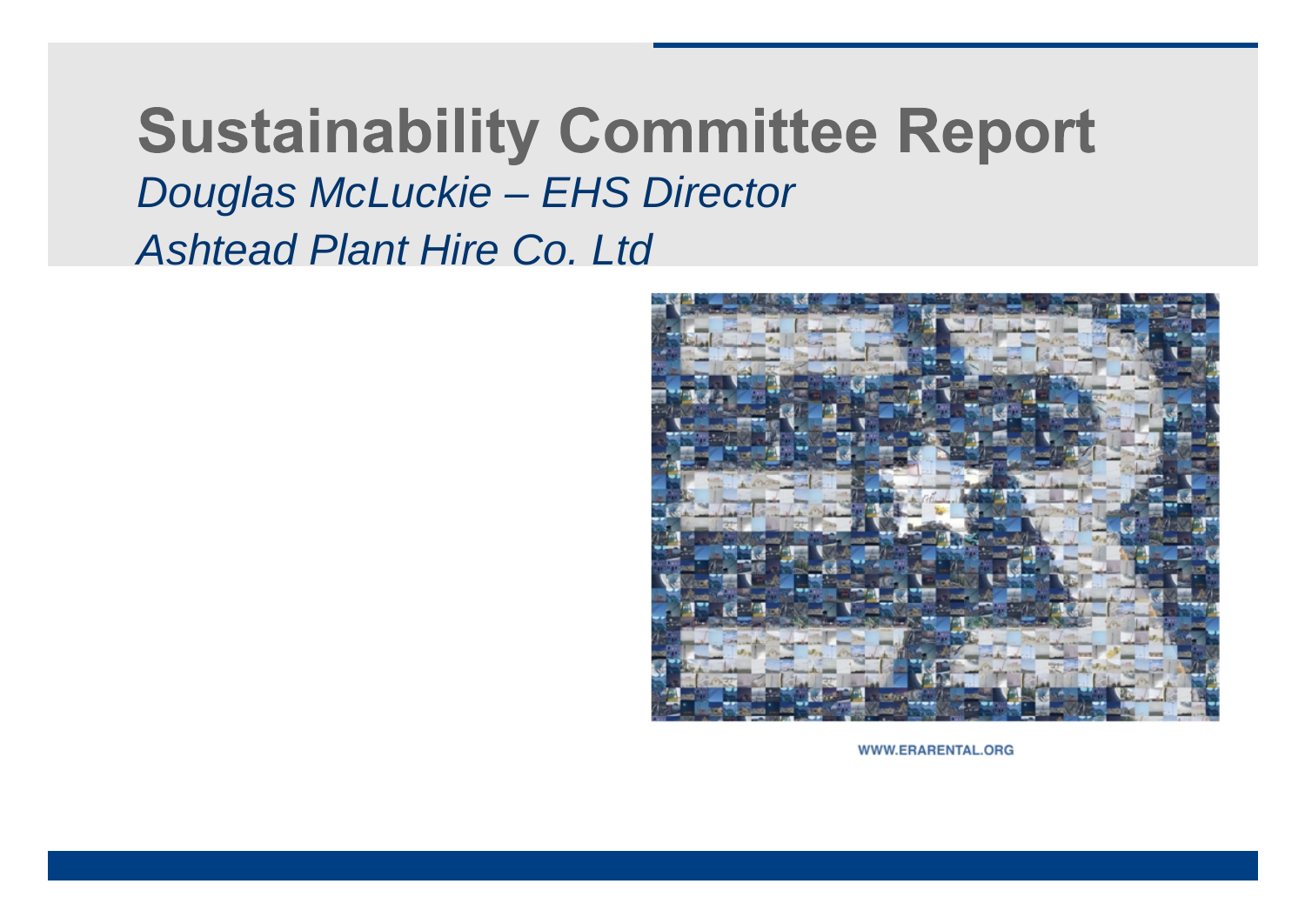

What is Sustainable Development

Definition;

*"development that meets the needs of the present generation without compromising the ability of future generations to meet their own needs"*

The Brundtland Report for the World Commission for Economic Development 1988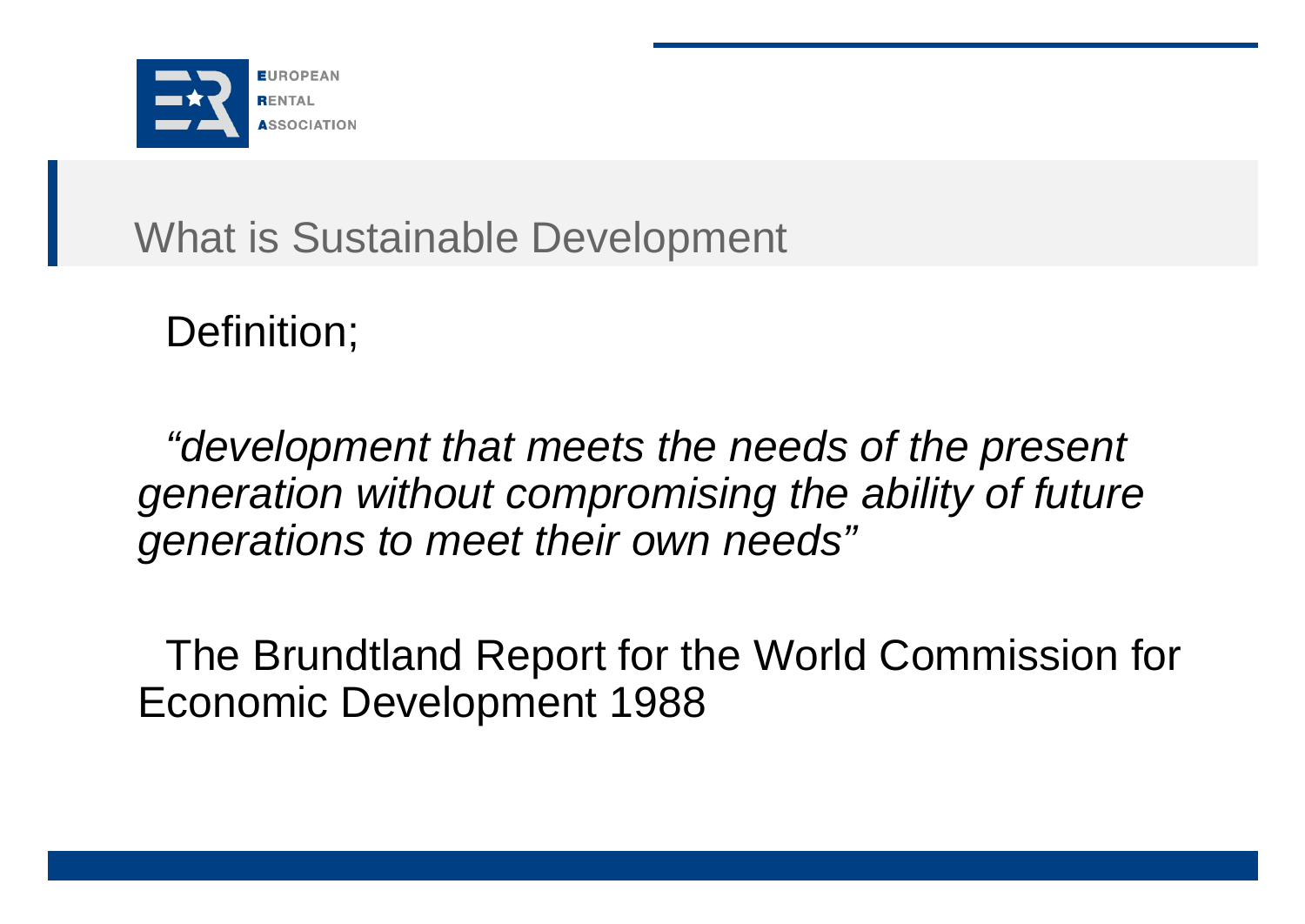

What really is it and why is it important to our industry

Socio-economic mechanism

Earth Summit (Rio 1992) set out 27 principles for SD (Agenda 21)

- 4 Main Principles;
- **Environmental**
- Economic
- Social
- Peace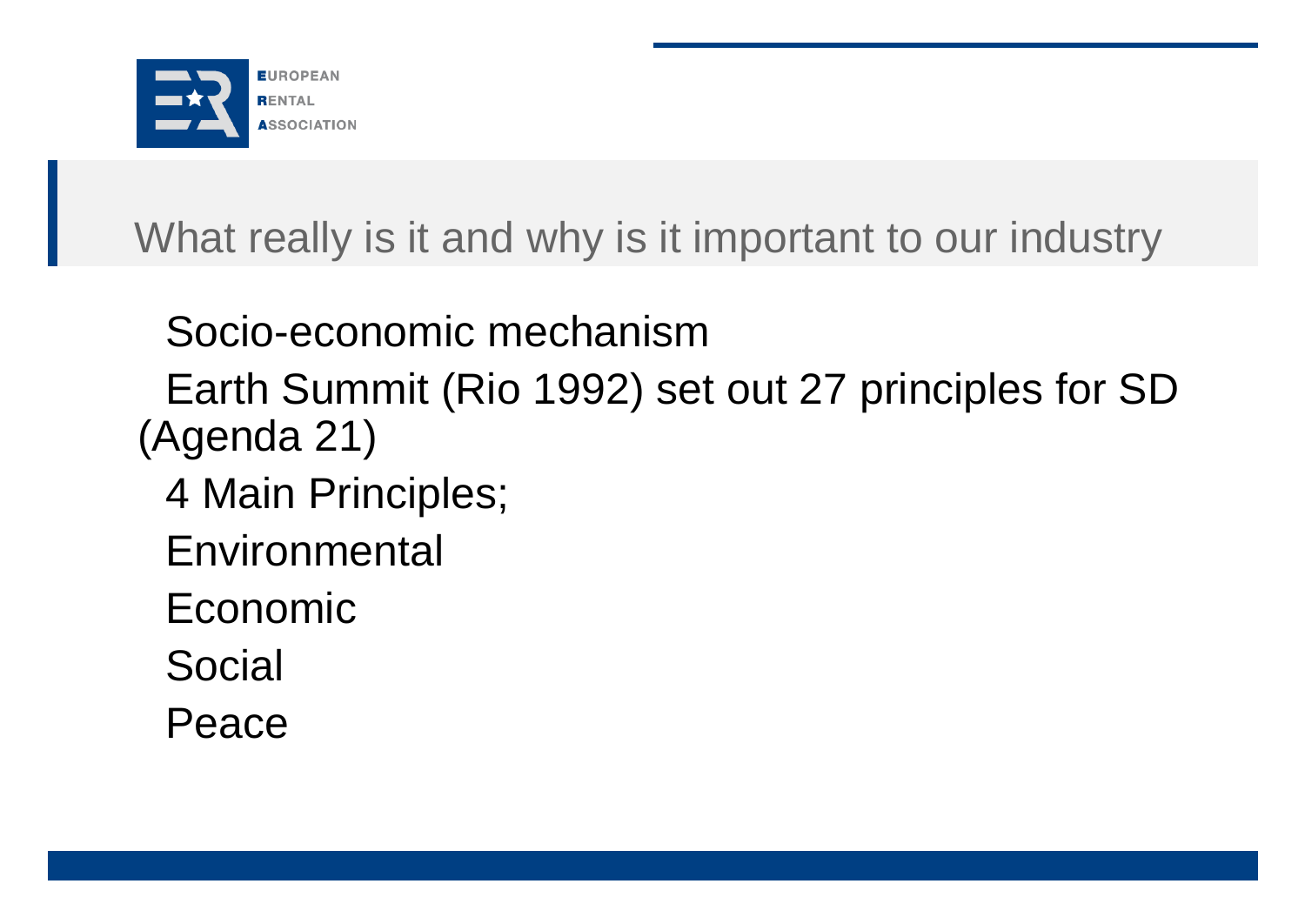

#### What is the interaction

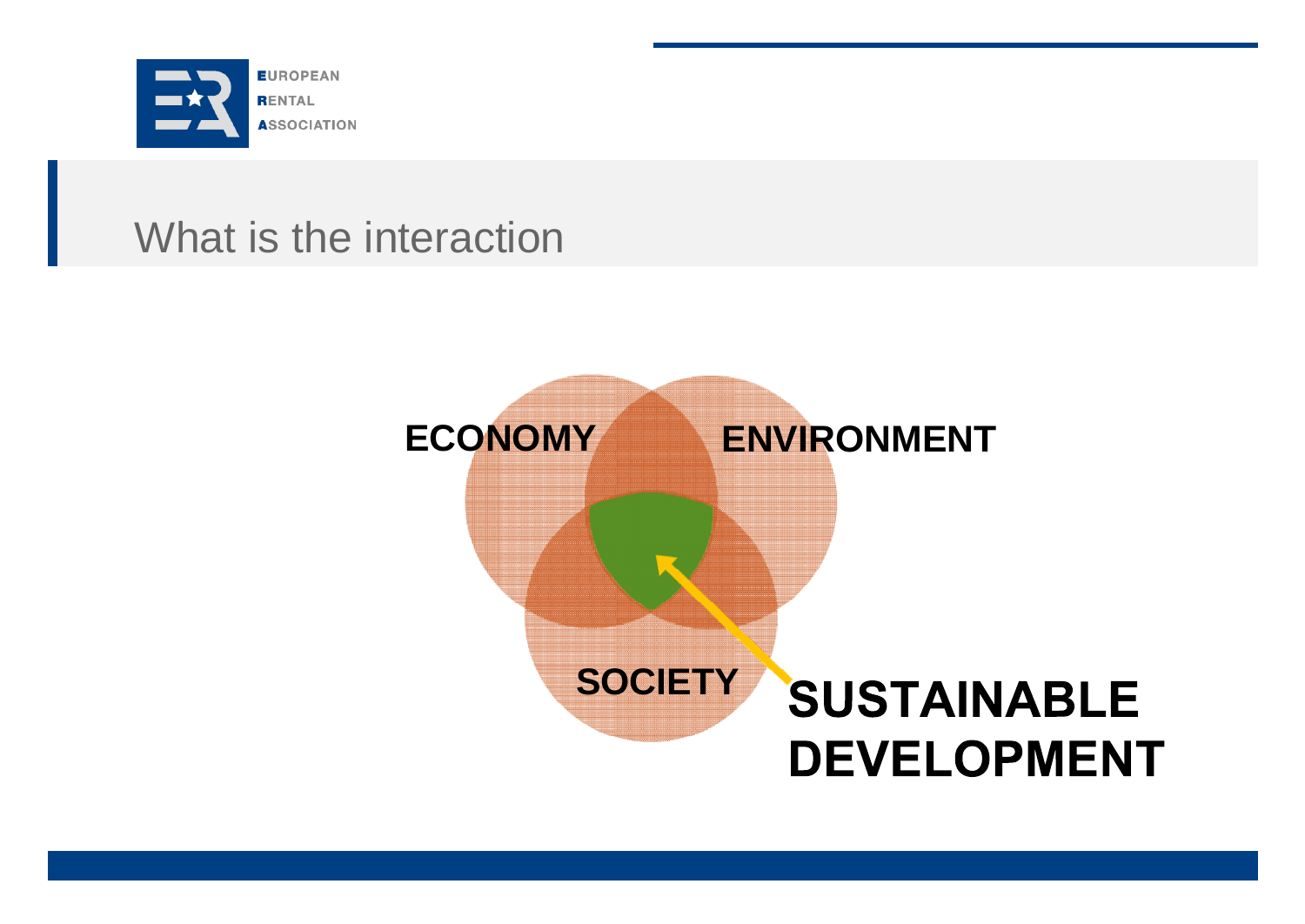

### Results of the ERA questionnaire

nThe Survey attracted 37 respondents from 15 countries including the USA and UAE. The majority, 11 respondents, came from the UK.

#### nEconomic Policies;

n 25 respondents intimated that they have policies in place to tackle issues surrounding quality of service/product, procurement within the supply chain as well as environmental friendliness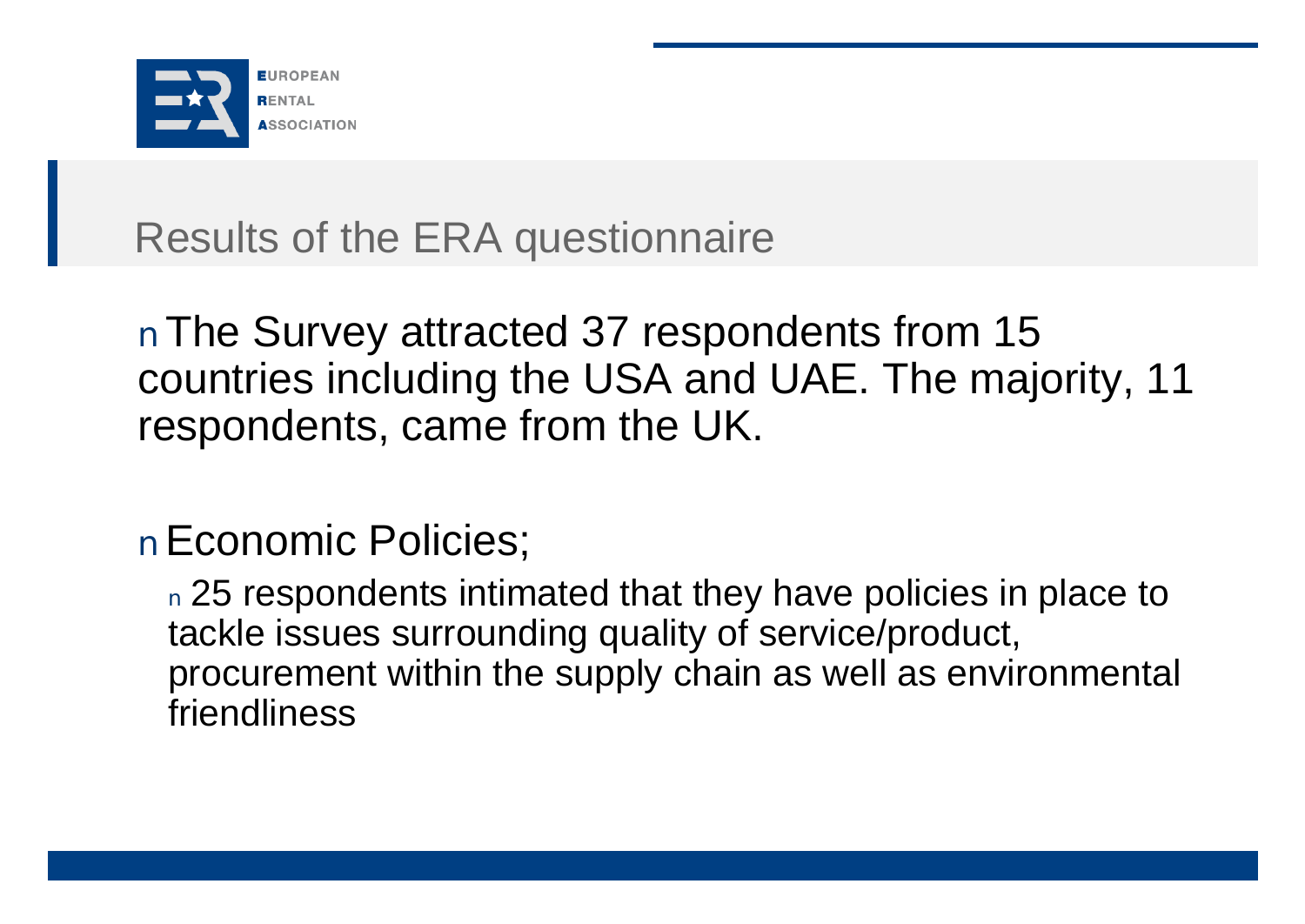

## Results of the ERA questionnaire

#### nSocial Policies

n 24 respondents intimated that they have policies in place to tackle issues surrounding training for employees, operational health and safety as well as product safety

#### nEnvironmental Policies

n 24 respondents intimated that they have policies in place to tackle issues surrounding waste and recycling, energy use as well as transportation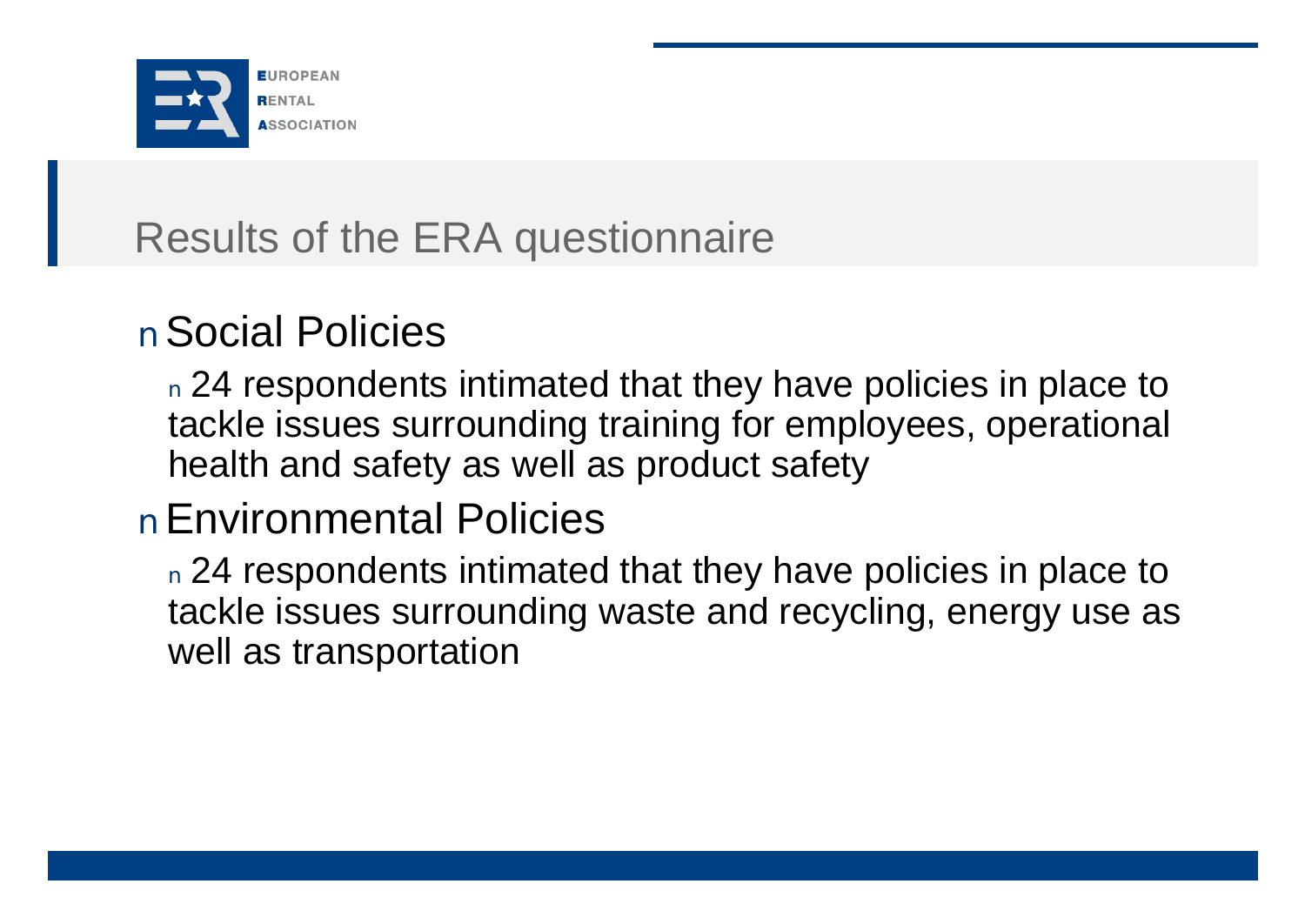

## Results of the ERA questionnaire

#### nFormal system certification

n 37 respondents intimated that they have either one or more of the following formal certified systems in place so as to manage corporate social responsibility issues

<sup>n</sup> The systems identified were ISO 9001, ISO 14001 and OHSAS 18001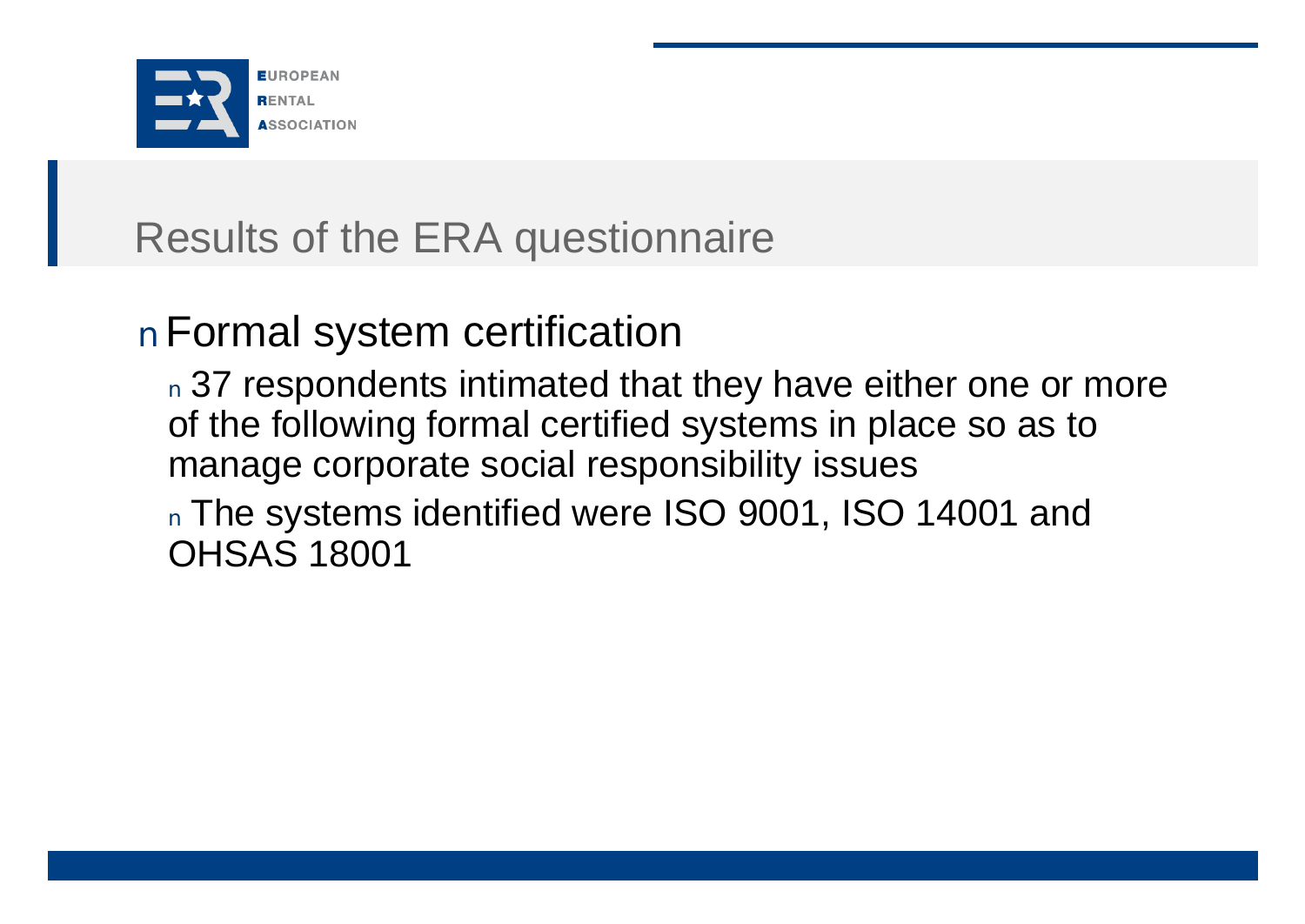

# So why should our industry care?

# nBenefits of solid CSR Policies

<sup>n</sup> Economic, Social & Environmental;

- n Reduce liability and risk exposure
- n Improve environment, health and safety
- n Increase your marketing & competitive advantage
- n Reduce cost through operational improvements
- n Improve employee commitment
- n Improve your public image
- n Enhance customer trust
- n Meet customer requirements
- n Get access to more stable financing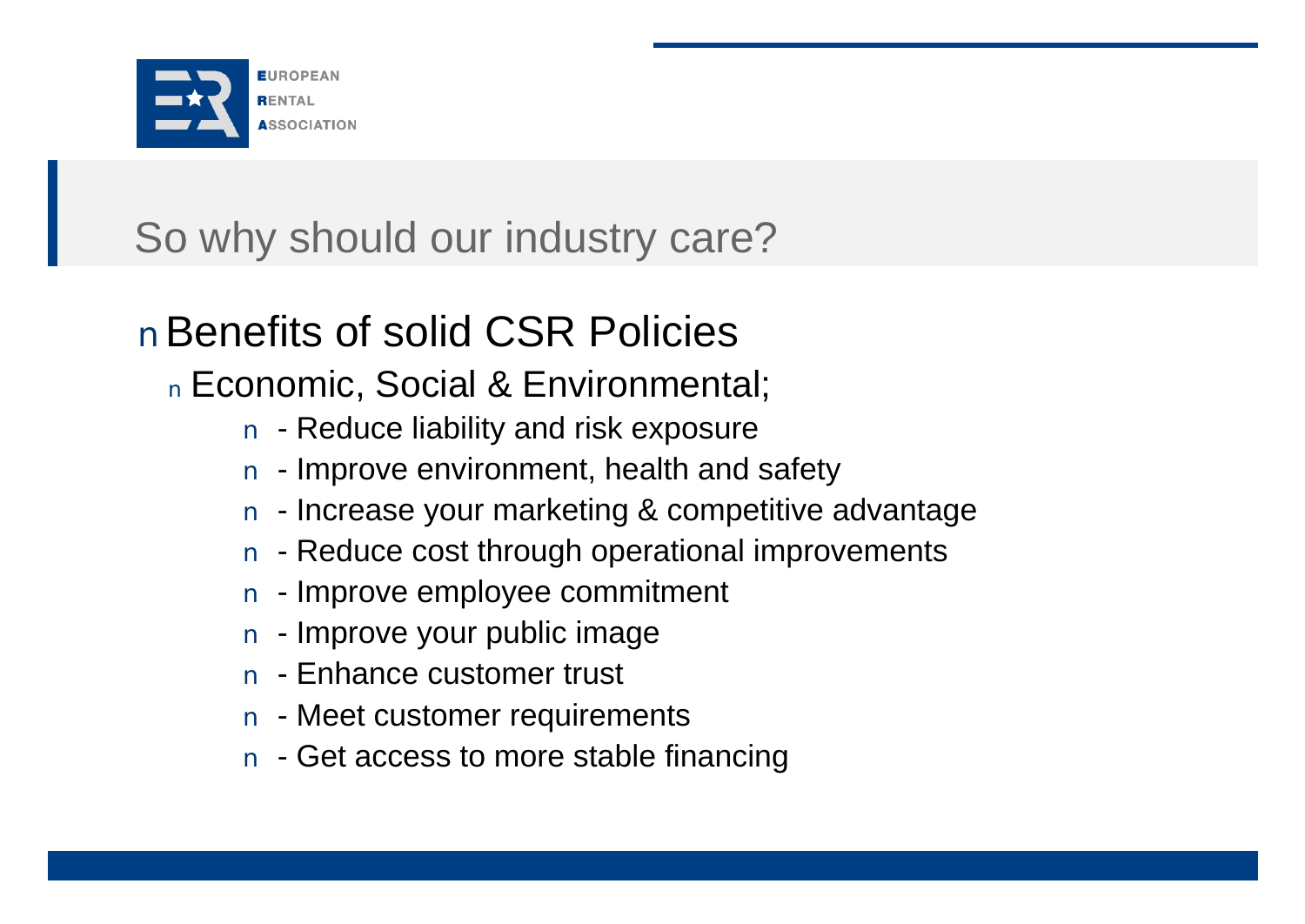

# So why should our industry care?

Drawbacks - No CSR Policies in place <sup>n</sup> Greenhouse effect and climate change <sup>n</sup> Poor public image <sup>n</sup> Toxic pollution – (trans-boundary impact) <sup>n</sup> Depletion of non-renewable resources – e.g. fossil fuels <sup>n</sup> Urban air pollution and solid wastes – (local impact) <sup>n</sup> Reduced income through ignorance of stakeholder requirements

<sup>n</sup> Loss of future skilled workforce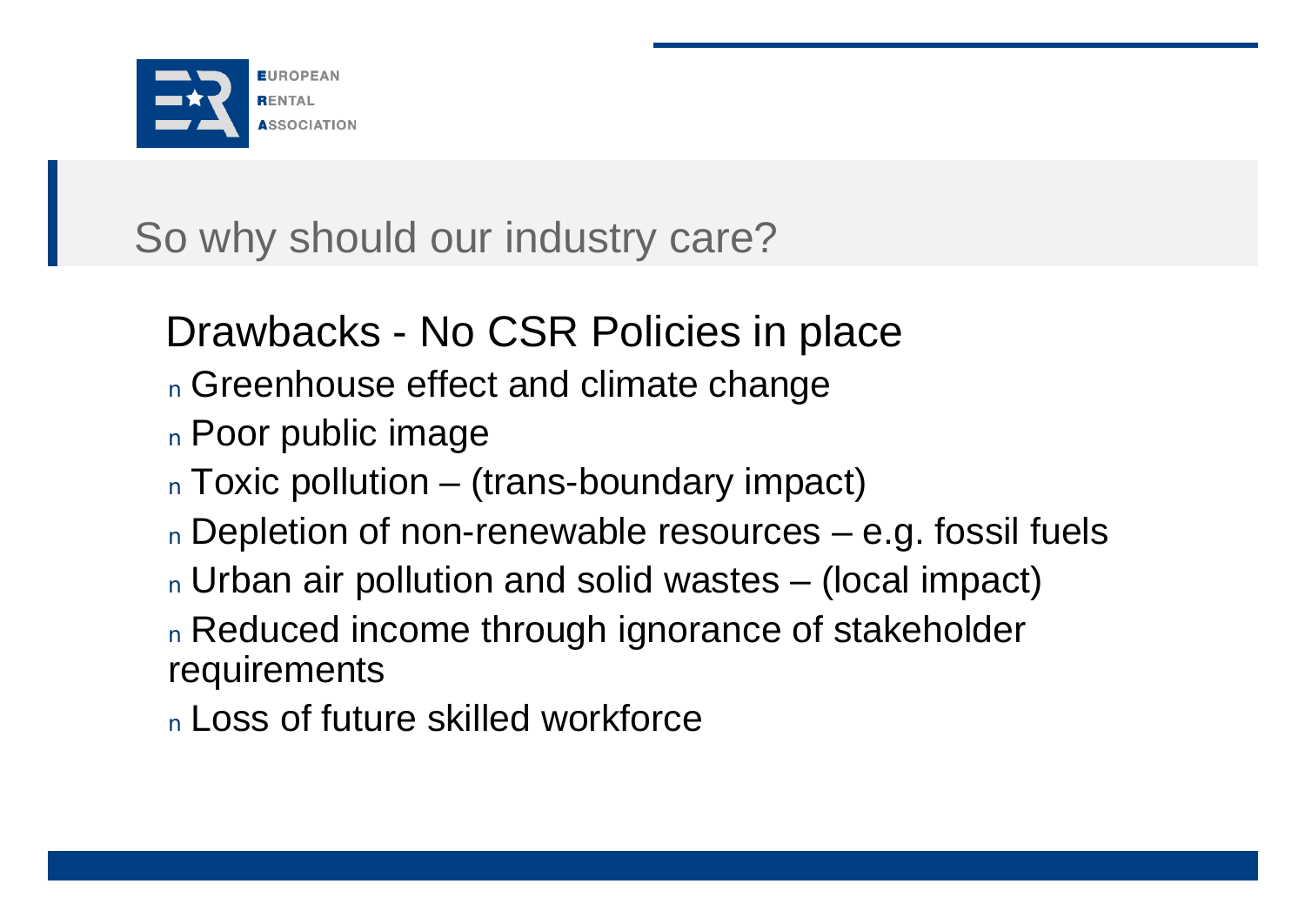

How can our industry support sustainable development?

nManage your impact on the environment nImplement, manage and develop formal systems on operational, social and environmental issues nWork on your Corporate Social Responsibility reporting to shareholders and stakeholders – be transparent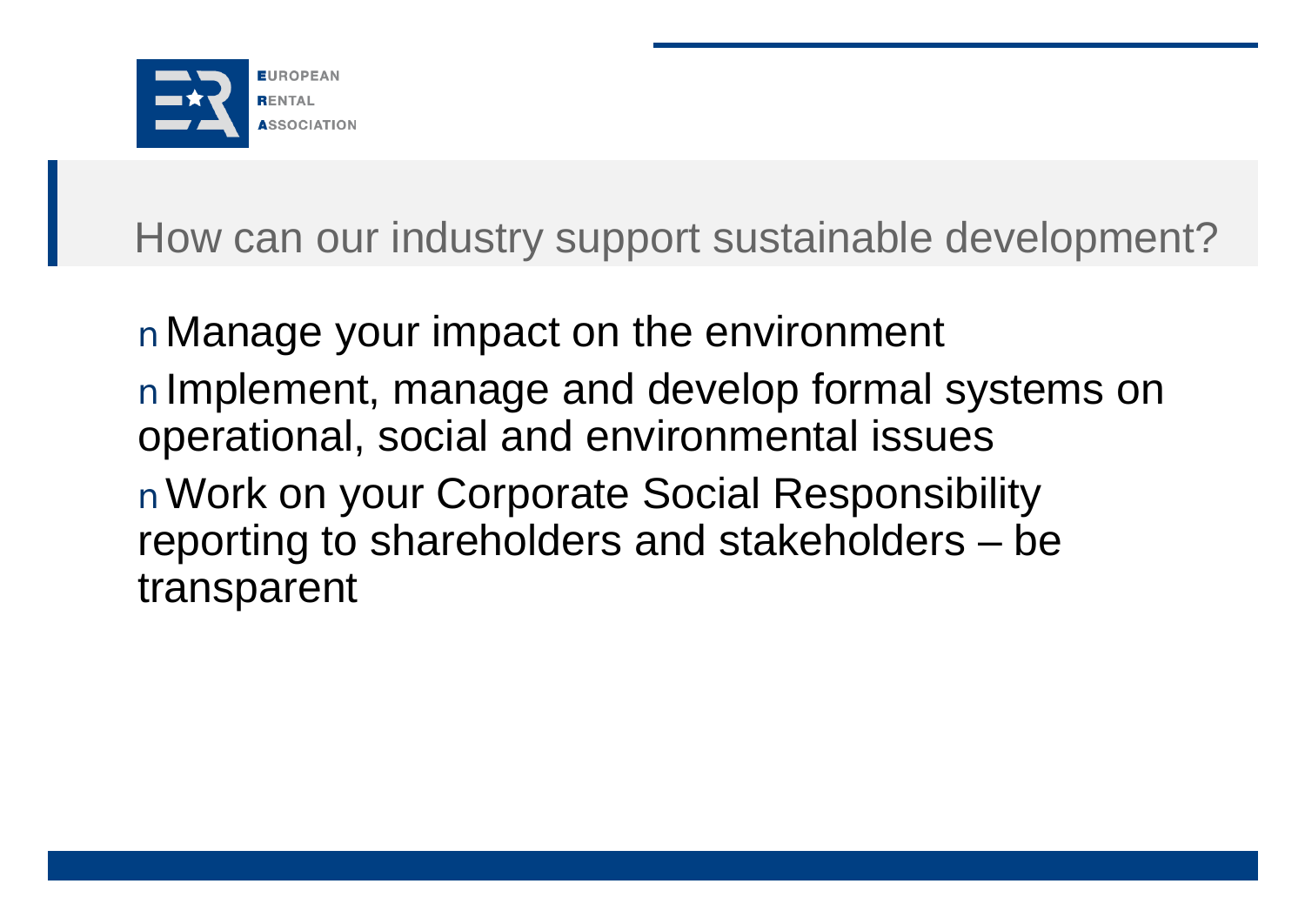

#### What is the cost?

nMaybe we should ask the opposite – "What is the cost of not doing it"? n More and more pre qualification tenders are asking for risk mitigation factors within the supply chain <sup>n</sup> Corporate image?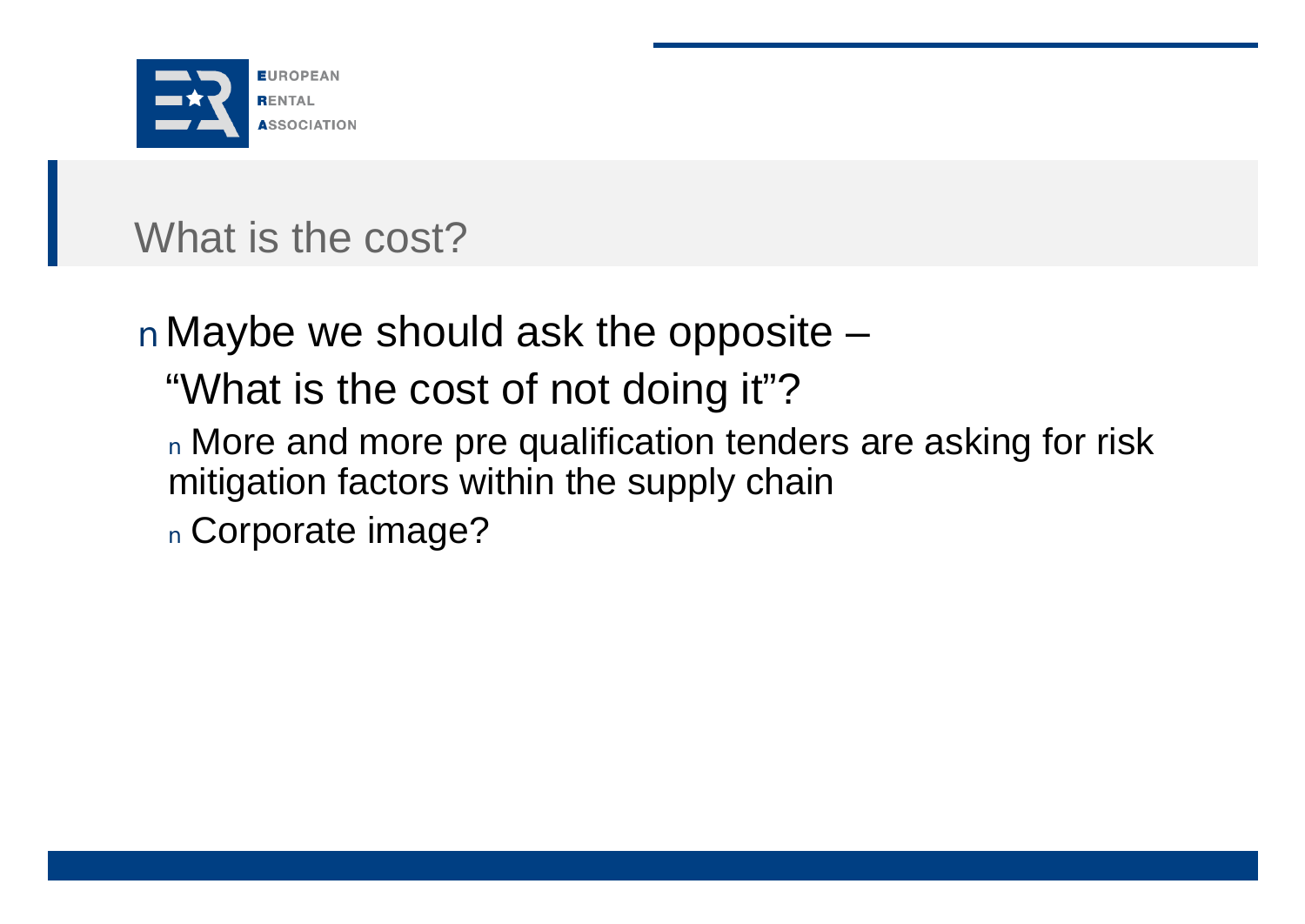

#### **Summary**

If the world is to be governed only by regulations enforced by government bureaucracies, it will be a sad state of affairs, for a wide variety of reasons. Private industry needs to go beyond compliance requirements, and when more than a critical size of industries participate in sustainable management, the competitive advantage principle does not impose an additional burden nor does it hinder business efficiency principles